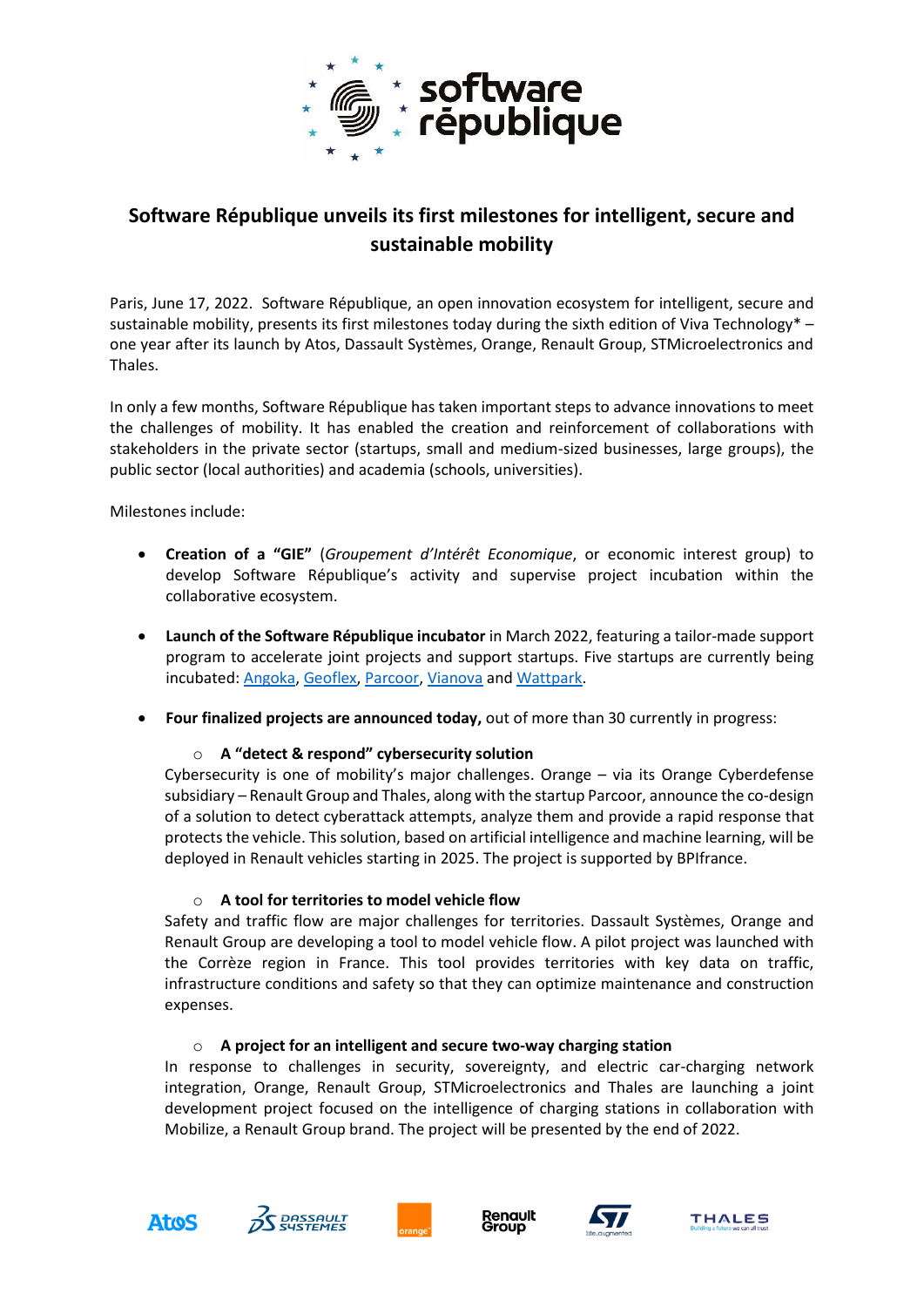## o **The Software République Academy to address needs in cybersecurity skills**

To meet increasing needs related to recruitment and cybersecurity skills, the six partners have announced two training programs starting in September 2022. The first will combine a selection of partner cybersecurity training modules for the Software République ecosystem. The second, in partnership with the French cybersecurity school Ecole 2600 and the French engineering school of digital technologies EFREI, will create two apprenticeship programs for higher education levels of three to five years.

By 2025, Software République aims to launch 10 new product and service offers, incubate more than 50 startups, and propose services to at least 50 territories.

###

For more information on Software République, visit: [softwarerepublique.eu](http://www.softwarerepublique.eu/)

#### **Software République:** [contact@softwarerepublique.eu](mailto:contact@softwarerepublique.eu)

Follow Software République on:

LinkedIn:<https://www.linkedin.com/company/softwarerepublique/> YouTube[: https://www.youtube.com/c/SoftwareRepublique/](https://www.youtube.com/c/SoftwareRepublique/)

#### **Press contacts of Software République's partners**

**Atos:** Laura Fau - [laura.fau@atos.net](mailto:laura.fau@atos.net) – +33 6 73 64 04 18 **Dassault Systèmes:** Arnaud Malherbe - [arnaud.malherbe@3ds.com](mailto:arnaud.malherbe@3ds.com) – +33 6 87 56 24 61 **Orange Business Services**: Christelle Innavong-Hanot – [christelle.innavong@orange.com](mailto:christelle.innavong@orange.com) - +33 6 31 43 37 87 **Renault Group:** Amélie Le Gall - [amelie.le-gall@renault.com](mailto:amelie.le-gall@renault.com) – +33 6 01 92 12 26 **STMicroelectronics:** Nelly Dimey - nelly.dimey@st.com - +33 6 75 00 73 39 **Thales:** Vanessa Viala - [vanessa.viala@thalesgroup.com](mailto:vanessa.viala@thalesgroup.com) – +33 6 07 34 00 34

\* *Viva Technology, until June 18 at Paris Expo Porte de Versailles*

#### **About Atos**

Atos is a global leader in digital transformation with 111,000 employees and annual revenue of  $c \in \{11\}$  billion. European number one in cybersecurity, cloud and high-performance computing, the Group provides tailored end-to-end solutions for all industries in 71 countries. A pioneer in decarbonization services and products, Atos is committed to a secure and decarbonized digital for its clients. Atos is a SE (Societas Europaea), listed on Euronext Paris and included in the CAC 40 ESG and Next 20 indexes.

Th[e purpose of Atos](https://atos.net/en/raison-detre) is to help design the future of the information space. Its expertise and services support the development of knowledge, education and research in a multicultural approach and contribute to the development of scientific and technological excellence. Across the world, the Group enables its customers and employees, and members of societies at large to live, work and develop sustainably, in a safe and secure information space.

#### **About Dassault Systèmes**

Dassault Systèmes, the 3DEXPERIENCE Company, is a catalyst for human progress. We provide business and people with collaborative 3D virtual environments to imagine sustainable innovations. By creating virtual twin experiences of the real world with our 3DEXPERIENCE platform and applications, our customers push the boundaries of innovation, learning and production to achieve a more sustainable world for patients, citizens, and consumers. Dassault Systèmes brings value to more than 300,000 customers of all sizes, in all industries, in more than 140 countries. For more information, visit [www.3ds.com](http://www.3ds.com/)